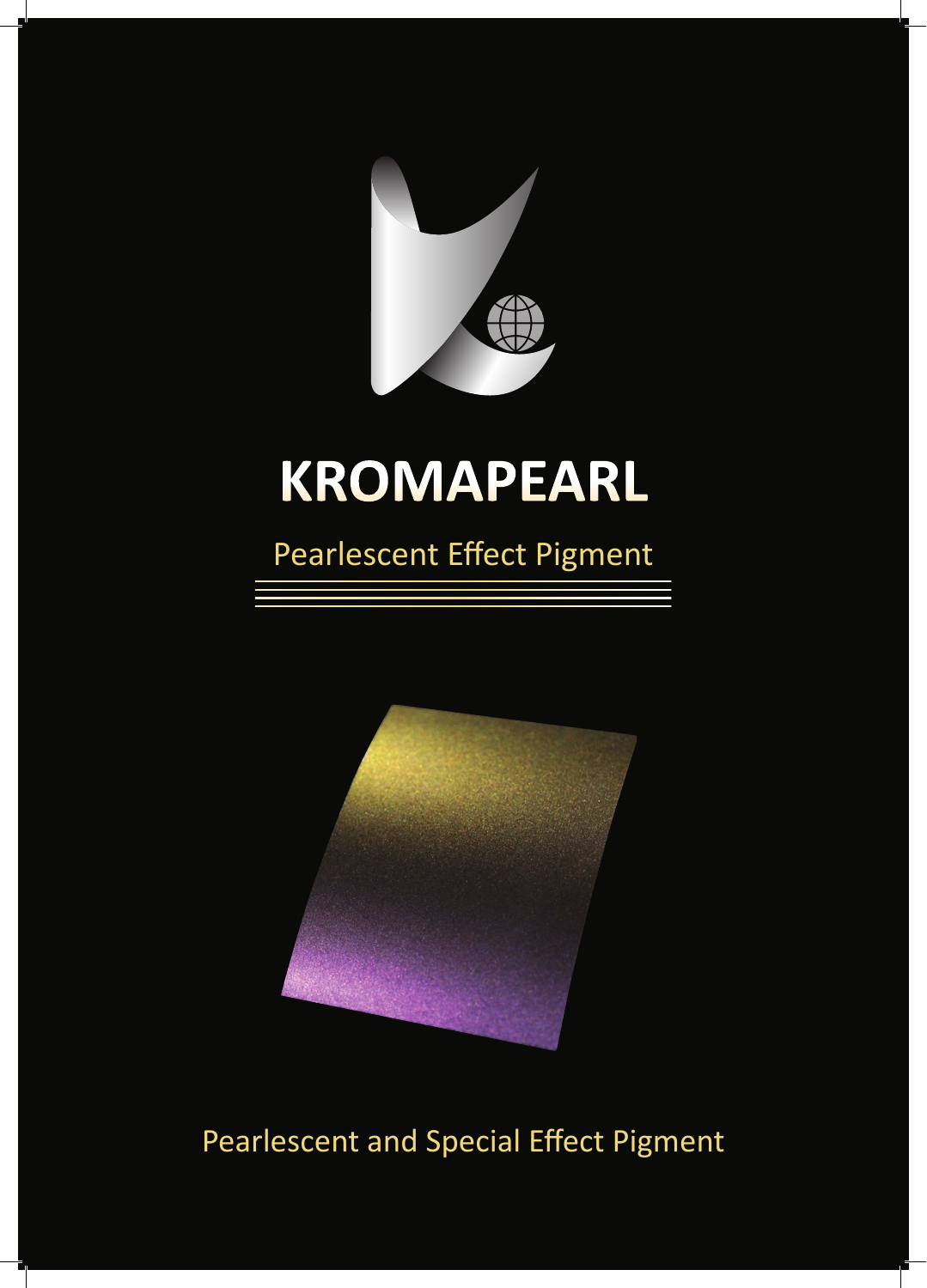## **Data Sheet**

### **Pearlescent and Special Effect Pigment**

#### Range Overview

The Kromapearl range represents a complete portfolio of high performance pearlescent pigments offering unlimited design possibilities for printed and coated materials and plastics. Products include subtle sheens and shimmers with gentle colour gradations, bright lustres and sparkles with brilliant depth and colour shift. The range enables the creation of uniquely beautiful and eye-catching effects.

The optical effects which can be created with Kromapearl depend largely on particle size, pigment type and substrate. Fine grades offer silky lustre effects with the highest opacity whereas coarser grades are less opaque and exhibit stronger glitter. Since pearlescent pigments are generally semi-transparent a wide variety of colour effects can be achieved by varying the background colour or by combining Kromapearl with transparent pigments. Smooth substrates (or reverse print) will yield better pearlescent effects than irregular or highly absorbent ones.

Kromapearl is suitable for use in almost any application and system including water-based, solvent-based and UV-curing. Temperature resistance is usually excellent with some grades being able to withstand temperatures of up to 8000C.

#### Weather Resistant Grades (WR)

Kromachem also offer a full range of **Kromapearl WR Series** pearlescent pigments which have a cerium oxide coating for enhanced weathering performance. This makes them particularly suitable for exterior applications which demand excellent resistance properties, especially paints for automotive refinish. Most of the products in this catalogue are available as WR grades. Please ask your representative for further information.

#### Kromapearl for Coating

Most Kromapearl grades are suitable for coatings applications as particle size is not generally of concern. Grades from below 15 microns up to 1000 microns are available. Kromapearl WR grades with enhanced resistance properties are particularly suitable for exterior applications.

#### Kromapearl for Printing

**Screen printing** lends itself very well to the use of Kromapearl pigments to create a wide range of inks suitable for printing on a variety of substrates. Commonly the upper limit for particles in this application is around 200 microns but this can be exceeded with suitable screen technology.

A range of Kromapearl types are suitable for **Gravure printing** where typically particle sizes of up to 70 microns are acceptable. This encompasses the standard 'medium' particle size range for pearlescent pigments of 10-60 microns. Suitable cylinder configurations are 60 – 80 l/cm (160 – 200 l/inch) with a cell depth of 24 – 50 μm.

There is a limited range of Kromapearl pigments with a maximum particle size of 25 microns which are normally suitable for these Flexo printing applications. Occasionally pigments with particle sizes up to 50 microns may be acceptable for Flexo printing where anilox sizes of 80-120 l/cm are usually recommended.

#### Kromapearl for Plastics

Most Kromapearl grades are suitable for plastics applications. Of particular interest are some of the gold and earth-tone synthetic pigments which exhibit great strength and pearlescent effect in plastics, particularly when used in combination with low levels of carbon black and other pigments.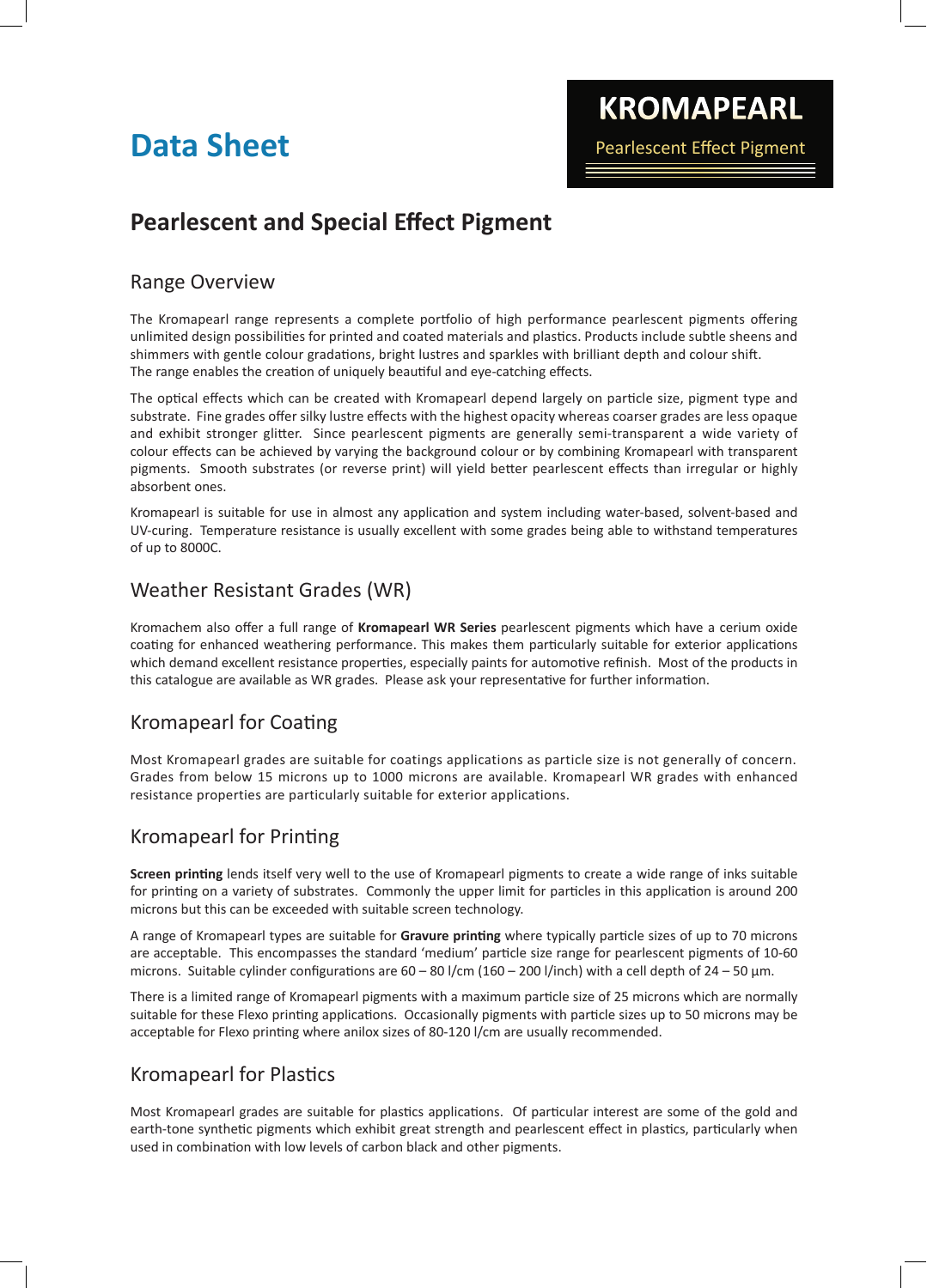#### Kromapearl for Powder Coating

The Kromapearl range includes a number of WR grades which are pre-selected for purity and additionally treated with **cerium oxide** for enhanced weathering resistance making them particularly suitable for powder coating applications.

#### Kromapearl Pastes

Many Kromapearl grades can be supplied in **damped or paste form** suitable for use in most of the above applications. Please contact your technical representative for details.

#### Particle Shape and Surfaces

All the particles are flat platelets which will require gentle dispersion. Generally, they are easier to wet than Aluminium pigments – but still benefit from similar guidelines – i.e. a degree of soaking in co-solvent and addition of carefully chosen wetting agents. Most of the pigments will work in either aqueous, solvent or UV systems – but tests should be carried out as some of the surfaces are more hydrophilic than others.





Most of the product range which are coloured – in particular solid colours, interference and 3D shift contain a second layer of material which is responsible for the colour. Bead milling will destroy the surfaces – and the pigments themselves. Gentle agitation is recommended.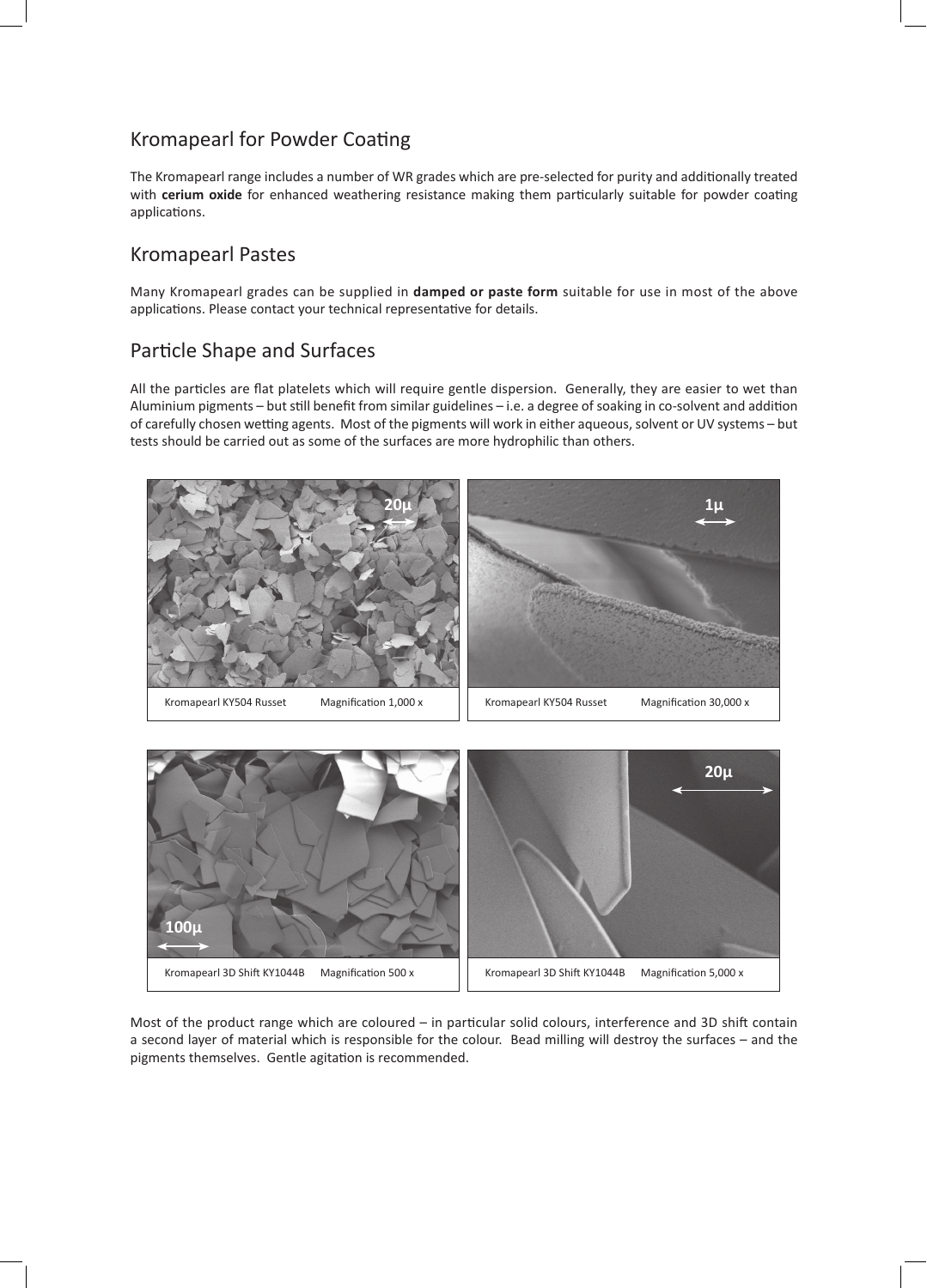### **Pigment Types**



#### Whites



| Colour             | <b>Product Code</b> | <b>Particle Size Range</b> | <b>Type</b>            |
|--------------------|---------------------|----------------------------|------------------------|
| <b>Fine Silver</b> | KY111               | Fine $($ < 15 $\mu$ m $)$  | Natural Mica - Rutile  |
| Silver White       | <b>KY123F</b>       | Fine $(5-25\mu m)$         | Natural Mica - Rutile  |
| Silver White       | <b>KY100S</b>       | Medium $(10-60\mu m)$      | Natural Mica - Anatase |
| White              | KY103               | Medium $(10-60 \mu m)$     | Natural Mica - Rutile  |
| Silver White       | KY1304              | Medium (20-80um)           | Natural Mica - Anatase |
| Silver White       | <b>KY153G</b>       | Coarse $(10-100 \mu m)$    | Natural Mica - Anatase |
| Sparkle White      | KY163               | Coarse $(20-180 \mu m)$    | Natural Mica - Anatase |
| <b>Silver Grey</b> | KY3535              | Fine $($ < 15 $\mu$ m $)$  | Natural Mica - Anatase |
| <b>Silver Grey</b> | KY6001              | Medium $(10-60 \mu m)$     | Natural Mica - Anatase |

### Bronze, Copper, Gold & Lava





| Colour                   | <b>Product Code</b> | <b>Particle Size Range</b> | <b>Type</b>           |
|--------------------------|---------------------|----------------------------|-----------------------|
| <b>Rich Gold</b>         | <b>KY383</b>        | Fine $(1-15\mu m)$         | <b>Natural Mica</b>   |
| Satin Gold               | KY302               | Fine $(5-25\mu m)$         | Natural Mica - Rutile |
| Gold                     | KY326               | Fine $(5-25\mu m)$         | Natural Mica - Rutile |
| Royal Gold               | <b>KY303F</b>       | Medium (10-60µm)           | Natural Mica - Rutile |
| <b>Crystal Pure Gold</b> | <b>KY305A</b>       | Medium $(10-60\mu m)$      | <b>Synthetic Mica</b> |
| Olympic Gold             | KY306               | Medium $(10-60\mu m)$      | Natural Mica - Rutile |
| <b>Turquoise Gold</b>    | KY307               | Medium $(10-60\mu m)$      | <b>Natural Mica</b>   |
| Sunlight Gold            | KY539               | Medium (10-60µm)           | <b>Natural Mica</b>   |
| Pale Gold                | <b>KY351</b>        | Coarse $(10-100 \mu m)$    | <b>Natural Mica</b>   |
| Royal Gold               | KY5001              | Coarse $(10-100 \mu m)$    | <b>Natural Mica</b>   |
| <b>Red Gold</b>          | KY5355              | Coarse (10-125µm)          | <b>Natural Mica</b>   |
| <b>Bronze</b>            | <b>KY500</b>        | Medium $(10-60\mu m)$      | <b>Natural Mica</b>   |
| <b>Bronze</b>            | KY431               | Coarse (20-100µm)          | <b>Natural Mica</b>   |
| Rich Copper              | KY384               | Fine $(1-15\mu m)$         | Synthetic Mica        |
| Fine Copper              | KY4021              | Fine $(5-25\mu m)$         | <b>Natural Mica</b>   |
| Russet                   | KY504               | Medium $(10-60\mu m)$      | <b>Natural Mica</b>   |
| <b>Warm Bronze</b>       | <b>KY508</b>        | Medium (10-60μm)           | <b>Natural Mica</b>   |
| Lava Orange              | KY3005              | Medium (10-60µm)           | Natural Mica - Rutile |
| Lava Red                 | KY3006              | Medium (10-60µm)           | <b>Synthetic Mica</b> |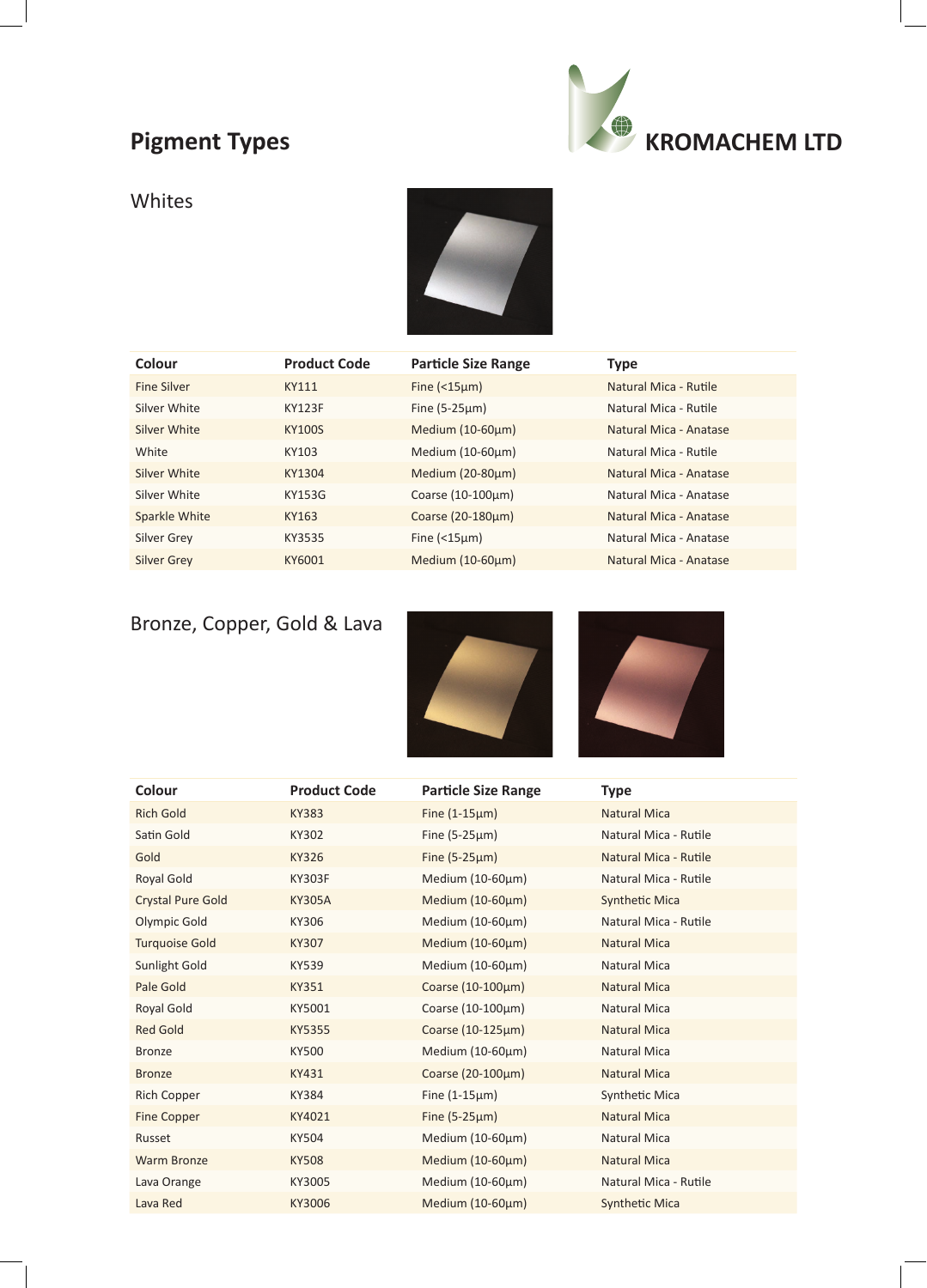#### Solid Colours

| Colour                | <b>Product Code</b> | <b>Particle Size Range</b> | <b>Type</b>         |
|-----------------------|---------------------|----------------------------|---------------------|
| Light Green           | KY3336              | Medium (10-60µm)           | <b>Natural Mica</b> |
| Apple Green           | KY3636              | Medium (10-60µm)           | <b>Natural Mica</b> |
| <b>Light Blue</b>     | KY3405              | Medium (10-60µm)           | <b>Natural Mica</b> |
| Dark Blue             | KY3426              | Medium (10-60µm)           | <b>Natural Mica</b> |
| <b>Cupreous Brown</b> | KY3410              | Medium (10-60µm)           | <b>Natural Mica</b> |
| <b>Fuscous Brown</b>  | KY3411              | Medium (10-60µm)           | <b>Natural Mica</b> |
| Magenta               | KY3415              | Medium $(10-60\mu m)$      | <b>Natural Mica</b> |
| Scarlet               | KY3416              | Medium (10-60µm)           | <b>Natural Mica</b> |
| Violet                | KY3419              | Medium (10-60µm)           | <b>Natural Mica</b> |
| Yellow                | KY3421              | Medium (10-60µm)           | <b>Natural Mica</b> |
| <b>Bronze</b>         | KY3438              | Medium (10-60μm)           | <b>Natural Mica</b> |

#### Interference Colours

Interference colours exhibit colour only when illuminated from certain angles. The effect is enhanced over a black background.



| Colour      | <b>Product Code</b> | <b>Particle Size Range</b> | <b>Type</b>           |
|-------------|---------------------|----------------------------|-----------------------|
| Gold        | KY149               | Fine $(1-8\mu m)$          | <b>Synthetic Mica</b> |
| Gold        | KY201               | Fine $(5-25\mu m)$         | Natural Mica          |
| Gold        | KY205               | Medium $(10-60\mu m)$      | Natural Mica          |
| Gold        | KY249               | Coarse $(10-100\mu m)$     | Natural Mica          |
| Red         | KY159               | Fine $(1-8\mu m)$          | <b>Synthetic Mica</b> |
| Red         | KY215               | Medium $(10-60\mu m)$      | Natural Mica          |
| Violet      | KY169               | Fine $(1-8\mu m)$          | <b>Synthetic Mica</b> |
| Violet      | KY219               | Medium $(10-60\mu m)$      | Natural Mica          |
| <b>Blue</b> | <b>KY189</b>        | Fine $(1-8\mu m)$          | <b>Synthetic Mica</b> |
| Blue        | KY221               | Fine $(5-25\mu m)$         | Natural Mica          |
| <b>Blue</b> | KY225               | Medium $(10-60\mu m)$      | Natural Mica          |
| Green       | KY199               | Fine $(1-8\mu m)$          | Synthetic Mica        |
| Green       | <b>KY235</b>        | Medium $(10-60\mu m)$      | <b>Natural Mica</b>   |